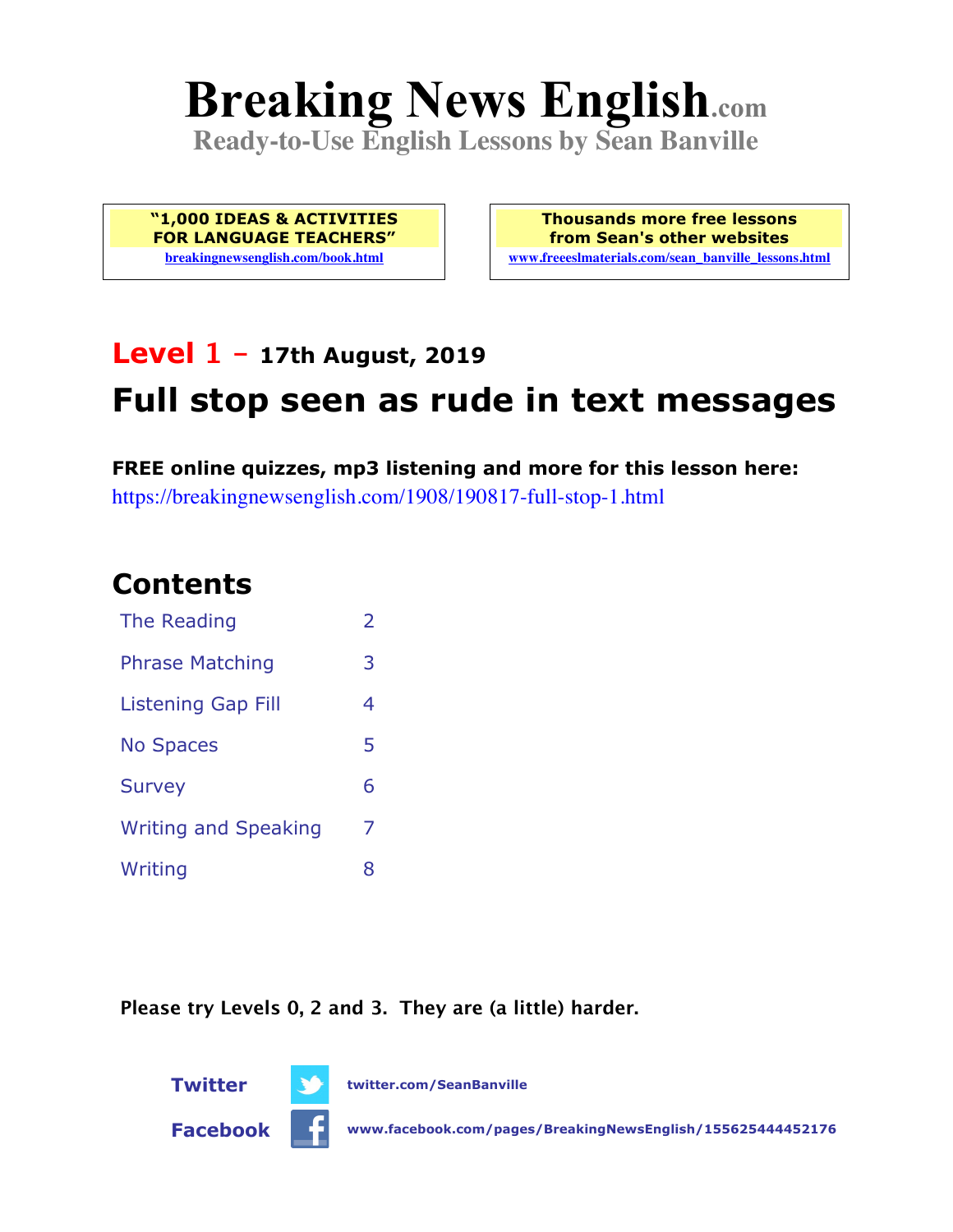#### **THE READING**

From https://breakingnewsenglish.com/1908/190817-full-stop-1.html

A language expert says ending sentences with a full stop can look rude. In American English, a full stop is called a period. The expert said younger people who use messaging apps prefer to send a completely new message instead of ending a sentence with a full stop. She said: "If you're a young person and you're sending a message to someone, the default way to break up your thoughts is to send each thought as a new message."

The full stop is 2,300 years old. It is necessary in writing. Teachers use red ink if a student forgets the full stop. Technology is changing how we write. Most people now use abbreviations, emojis or emoticons :-) People use 'LOL' instead of 'laugh out loud,' or the abbreviation 'fyi' rather than 'for your information'. Not using the full stop in text messages saves time. The expert said a full stop can also make the writer look a little angry.

Sources: https://www.**bbc.com**/news/uk-49182824 https://www.**thesun.co.uk**/tech/9630409/whatsapp-full-stops-rude-text-meaning/ https://www.**dailymail.co.uk**/femail/article-7309543/Internet-linguist-reveals-using-stops-textmessages-make-look-passive-aggressive.html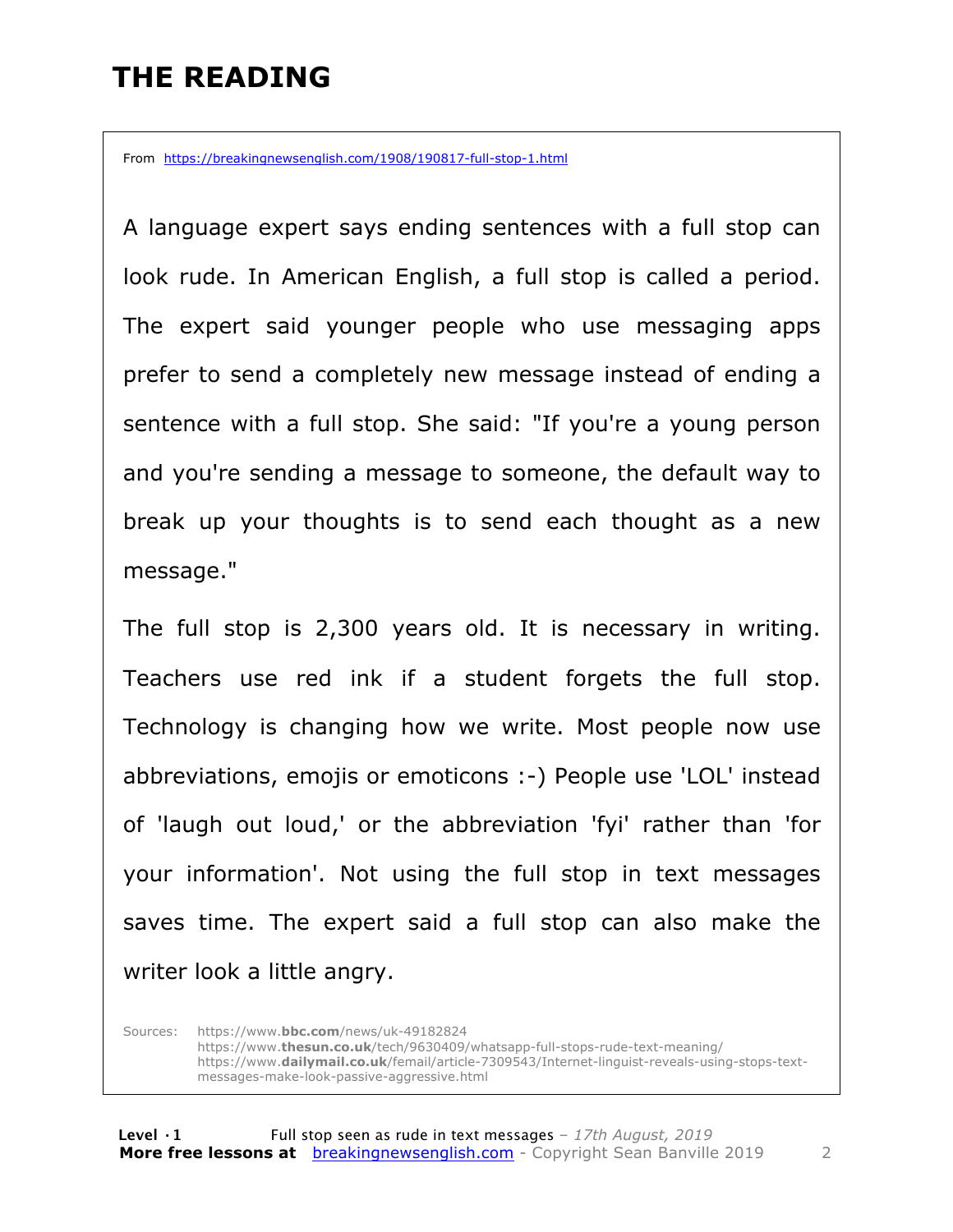## **PHRASE MATCHING**

From https://breakingnewsenglish.com/1908/190817-full-stop-1.html

#### **PARAGRAPH ONE:**

| 1. a language                       |    | a. is called a period |
|-------------------------------------|----|-----------------------|
| 2. ending sentences                 |    | b. to someone         |
| 3. In American English, a full stop |    | c. new message        |
| 4. messaging                        |    | d. way                |
| 5. prefer to send a completely      |    | e. expert             |
| 6. sending a message                |    | f. a new message      |
| 7. the default                      |    | q. with a full stop   |
| 8. send each thought as             | h. | apps                  |

#### **PARAGRAPH TWO:**

8. make the writer look

|            | 1. Teachers use red          |    | a. time                   |
|------------|------------------------------|----|---------------------------|
|            | 2. Technology is changing    |    | b. of laugh out loud'     |
|            | 3. use abbreviations, emojis |    | c. a little angry         |
|            | 4. use 'LOL' instead         |    | d. or emoticons           |
|            | 5. 'fyi' rather than         |    | e. in text messages       |
|            | 6. Not using the full stop   | f. | how we write              |
| $\prime$ . | saves                        |    | g. 'for your information' |
|            |                              |    |                           |

h. ink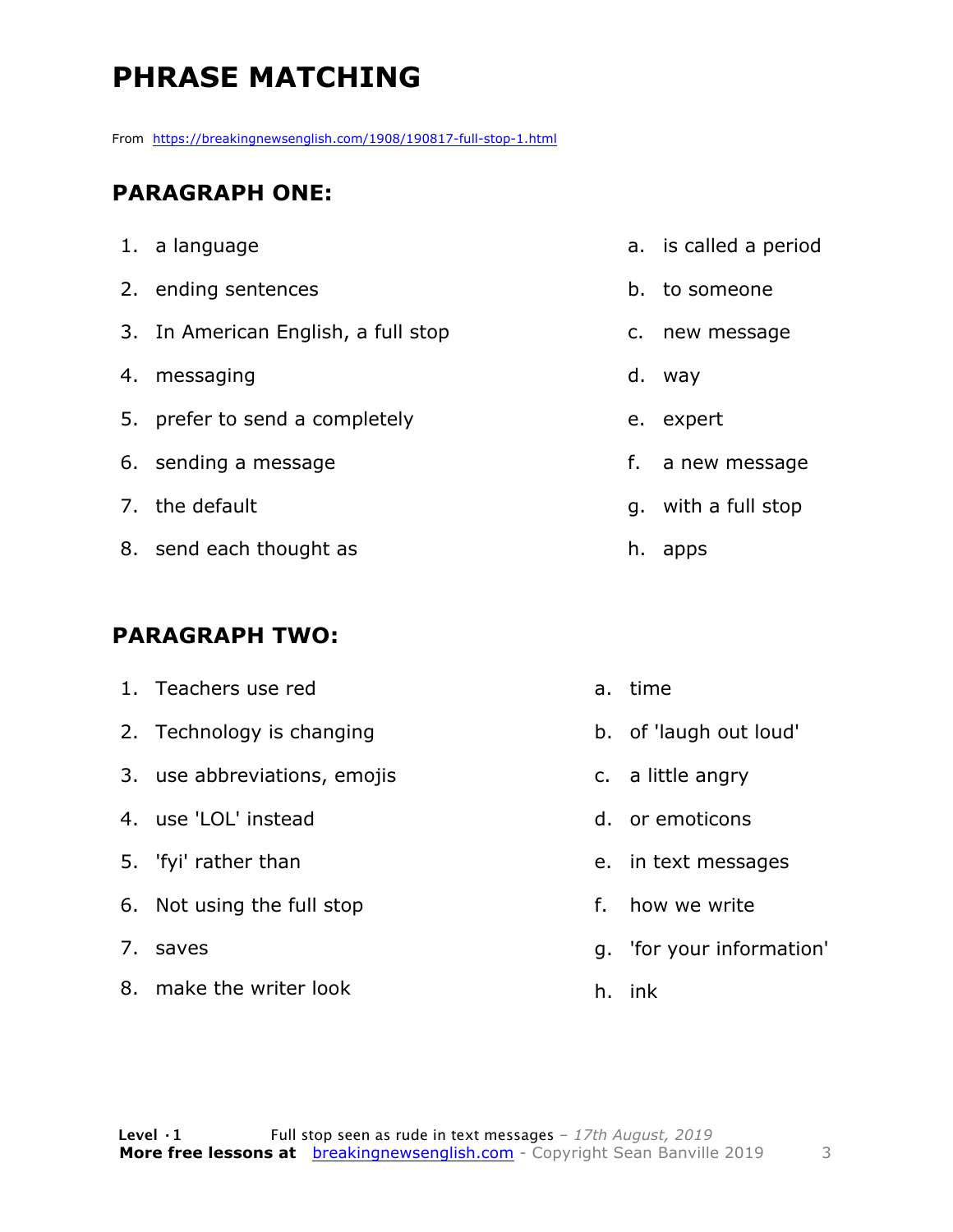#### **LISTEN AND FILL IN THE GAPS**

From https://breakingnewsenglish.com/1908/190817-full-stop-1.html

A language (1)  $\blacksquare$  Sentences with a full stop can look rude. In American English, a full stop is called a period. The expert said younger people who (2) \_\_\_\_\_\_\_\_\_\_\_\_\_\_\_\_\_\_\_ prefer to send a completely new message (3) \_\_\_\_\_\_\_\_\_\_\_\_\_\_\_\_\_\_\_ a sentence with a full stop. She said: "If you're (4) \_\_\_\_\_\_\_\_\_\_\_\_\_\_\_\_\_\_\_ and you're sending a message to someone, (5) The same of the someone of the source of the source of the source of the source of the source of the source of the source of the source of the source of the source of the source of the source of the thoughts is to send (6) \_\_\_\_\_\_\_\_\_\_\_\_\_\_\_\_\_\_\_ a new message." The full stop is 2,300 years old. It is  $(7)$  \_\_\_\_\_\_\_\_\_\_\_\_\_\_\_\_\_\_\_\_\_. Teachers use (8) Teachers use (8) stop. Technology is changing (9) \_\_\_\_\_\_\_\_\_\_\_\_\_\_\_\_\_\_\_\_\_\_. Most people now use abbreviations, emojis or emoticons :-) People use 'LOL' instead of  $(10)$  '\_\_\_\_\_\_\_\_\_\_\_\_\_\_\_\_\_\_\_\_\_\_\_\_\_,' or the abbreviation 'fyi' rather than 'for your information'. Not using the full stop in text (11) text (11) also make the writer look  $(12)$  \_\_\_\_\_\_\_\_\_\_\_\_\_\_\_\_\_\_\_\_\_\_.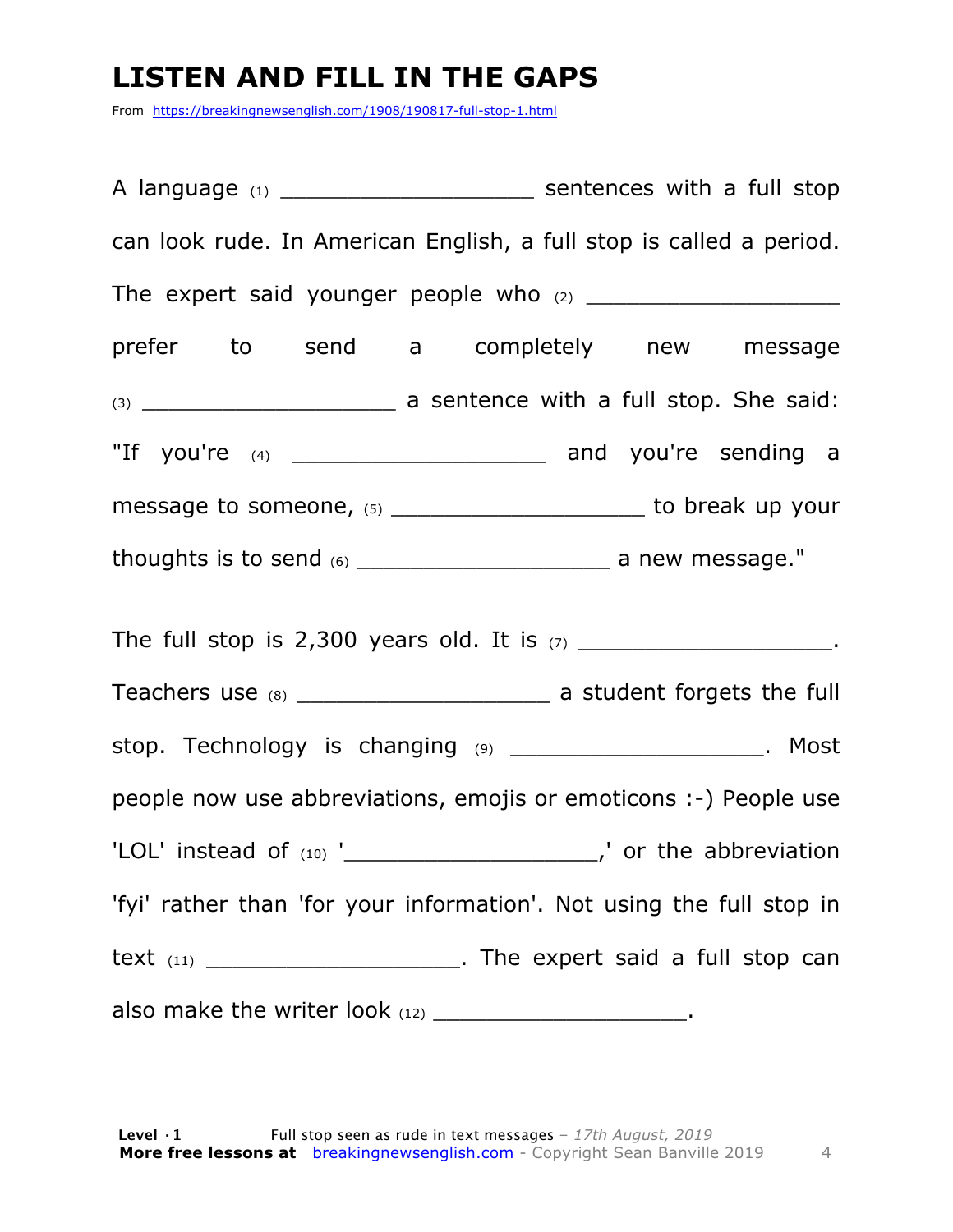## **PUT A SLASH ( / )WHERE THE SPACES ARE**

From https://breakingnewsenglish.com/1908/190817-full-stop-1.html

Alanguageexpertsaysendingsentenceswithafullstopcanlookrude.In AmericanEnglish,afullstopiscalledaperiod.Theexpertsaidyoungerpe oplewhousemessagingappsprefertosendacompletelynewmessagei nsteadofendingasentencewithafullstop.Shesaid:"Ifyou'reayoungpe rsonandyou'resendingamessagetosomeone,thedefaultwaytobreak upyourthoughtsistosendeachthoughtasanewmessage."Thefullstopi s2,300yearsold.Itisnecessaryinwriting.Teachersuseredinkifastuden tforgetsthefullstop.Technologyischanginghowwewrite.Mostpeoplen owuseabbreviations,emojisoremoticons:-)Peopleuse'LOL'insteadof 'laughoutloud,'ortheabbreviation'fyi'ratherthan'foryourinformation' .Notusingthefullstopintextmessagessavestime.Theexpertsaidafulls topcanalsomakethewriterlookalittleangry.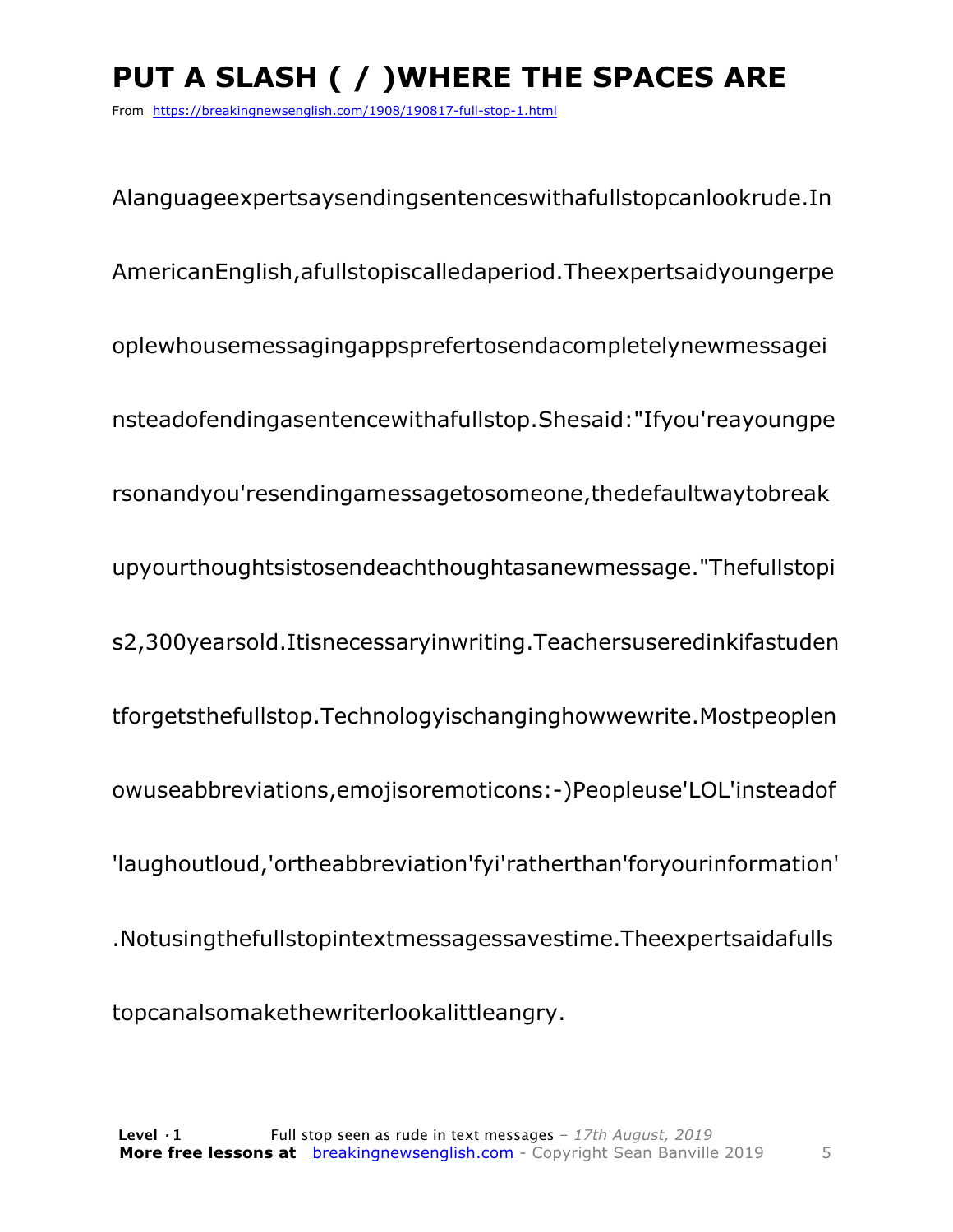## **THE FULL STOP SURVEY**

From https://breakingnewsenglish.com/1908/190817-full-stop-4.html

Write five GOOD questions about the full stop in the table. Do this in pairs. Each student must write the questions on his / her own paper.

When you have finished, interview other students. Write down their answers.

|      | STUDENT 1 | STUDENT 2 | STUDENT 3 |
|------|-----------|-----------|-----------|
| Q.1. |           |           |           |
| Q.2. |           |           |           |
| Q.3. |           |           |           |
| Q.4. |           |           |           |
| Q.5. |           |           |           |

- Now return to your original partner and share and talk about what you found out. Change partners often.
- Make mini-presentations to other groups on your findings.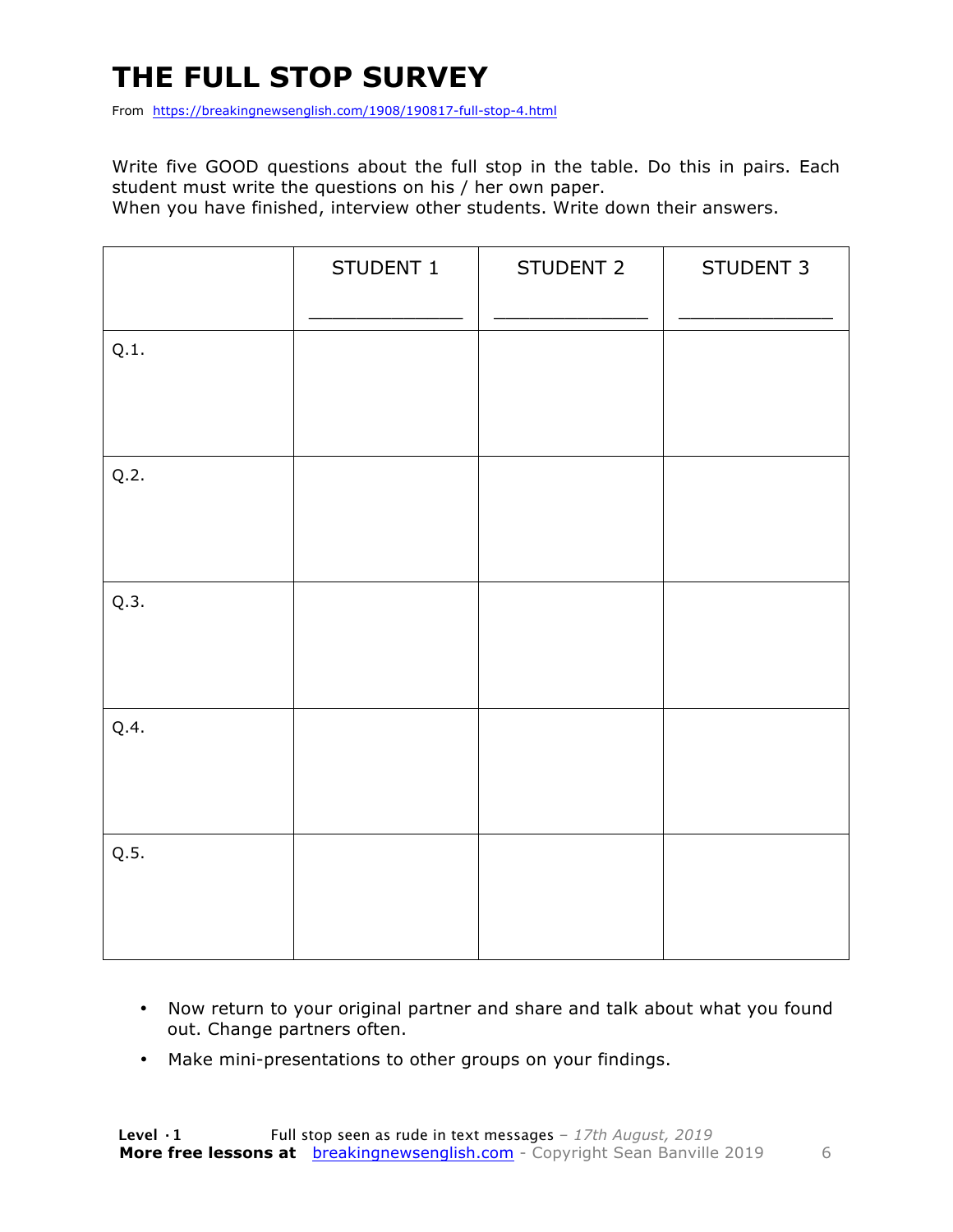#### **WRITE QUESTIONS & ASK YOUR PARTNER(S)**

Student A: Do not show these to your speaking partner(s).

| a) |  |  |
|----|--|--|
| b) |  |  |
| c) |  |  |
| d) |  |  |
| e) |  |  |
| f) |  |  |
|    |  |  |

*Full stop seen as rude in text messages – 17th August, 2019* More free lessons at breakingnewsenglish.com

#### **WRITE QUESTIONS & ASK YOUR PARTNER(S)**

-----------------------------------------------------------------------------

Student B: Do not show these to your speaking partner(s).

| a) |  |  |
|----|--|--|
| b) |  |  |
| c) |  |  |
| d) |  |  |
| e) |  |  |
| f) |  |  |
|    |  |  |